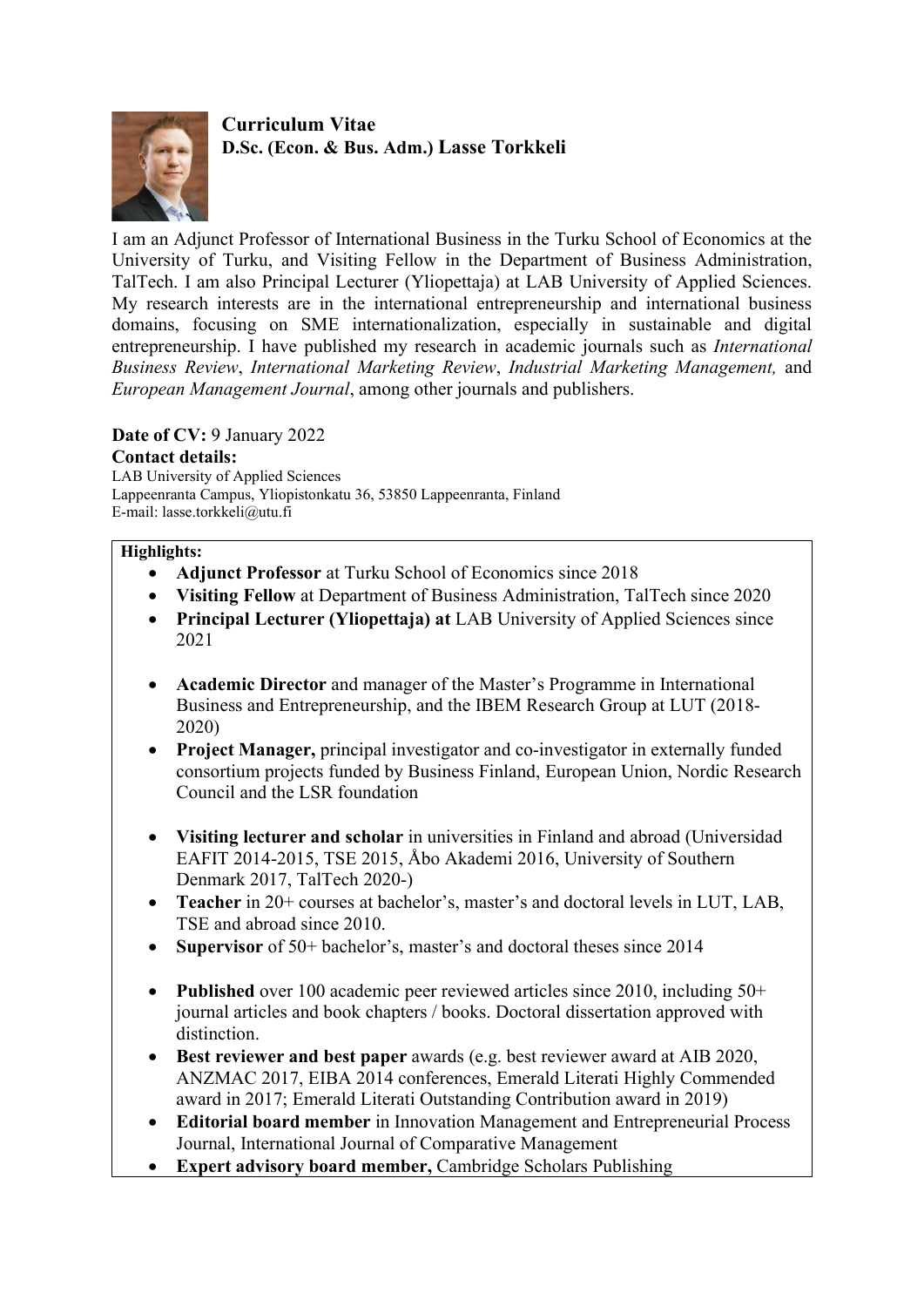## Current Positions

Adjunct Professor of International Business, Turku School of Economics (since 2018) Visiting Fellow, Department of Business Administration, TalTech (since 2020) Principal Lecturer, LAB University of Applied Sciences (since 2021)

### Previous Experience:

Associate Professor, LUT School of Business and Management, 2016-2021 Post-Doctoral Researcher, LUT School of Business, 2014-2016 Junior Researcher, LUT School of Business, 2010-2013 Visiting Scholar, University of Southern Denmark, Odense, 2017 Visiting Scholar and Lecturer, Universidad EAFIT, Medellin, 2014-2015 Visiting Lecturer, Åbo Akademi, 2016 Visiting Lecturer, Turku School of Economics at the University of Turku, 2015 FIGSIB Doctoral Grantee, 2012-2013

# Positions of trust at LUT/LAB:

- Ongoing (2021) projects:
	- o LAB UX Center (European Regional Development Fund), 2021-
	- o SEinHE Developing Social Entrepreneurial Skills in Higher Education (Erasmus+), 2021-
	- o International Opportunities and Business Models in the Entrepreneurial Ecosystem (LSR), 2020-2022
- Previous projects and positions of trust:
	- o Project Co-investigator in the Digipro project (Tekes), 2016-2018
	- $\circ$  Project Co-investigator in the *Enhancing Value Creation and Value Capture* through Business Model Configuration: An Ecosystem Perspective (ENHANCE) (NOS-HS), 2019-2021
	- o Project Manager in the BICS project (Tekes), 2015-2018
	- o Project Manager in the Go East project (LSR), 2017-2018
	- o Academic Director of the LUT Master's Programme on International Business and Entrepreneurship, 2018-2020
	- o Manager of the International Business, Entrepreneurship and Marketing research group, 2018-2020
	- o Teacher tutor for the MIMM Master's Program (2012-2019)
	- o Member of the LUT AACSB Assurance of Learning committee (2019-2020)

#### Memberships:

- Member of the Editorial Advisory Group, Cambridge University Scholars, 2018-
- Member of the Editorial Board, International Journal of Comparative Management, 2018-
- Member of the Editorial Board, Innovation Management and Entrepreneurial Process Journal, 2022-
- Topic Editor, Sustainability, 2021-
- Member of the European International Business Academy (EIBA)
- Member of the Academy of International Business (AIB)
- Member of the Academy of Management (AoM)
- Member of the European Council for Small Business and Entrepreneurship Association (ECSB)

Reviewer for journals: Journal of Management Studies, Journal of Business Venturing, Journal of World Business, Global Strategy Journal, International Business Review, and International Marketing Review, among others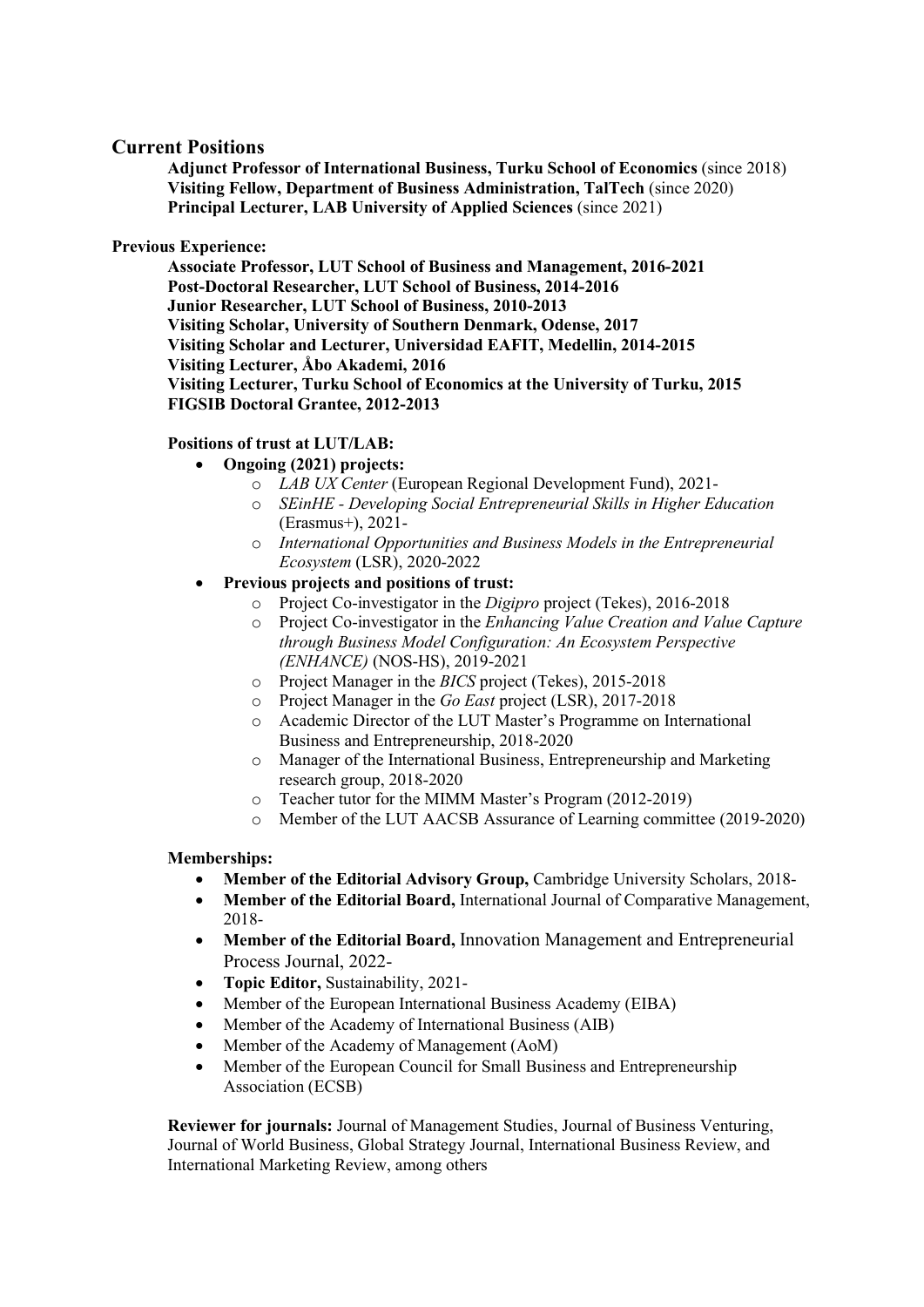## Supervised completed doctoral dissertations (year completed):

- Ioan-Iustin Vadana (2020)
- Päivi Aaltonen (2020)
- Hannes Velt (2020)
- Jaakko Metsola (2020)
- Maria Uzhegova (2021)
- Agnes Asemokha (2021)

# Teaching

Master's and Bachelor's degree level teaching experience since 2010.  $2021 -$ :

- Ethics, Governance & Responsible Management (2021-)
- Digital Transformation Management (2022-)
- Tutkimus ja kehittäminen (2021)

# 2018-2020:

- Accenture Case Workshop (2016-2020)
- Contemporary Issues in International Business and Entrepreneurship (2019-2020)
- International Entrepreneurship Challenge (2016-2020)
- Research in International Business and Entrepreneurship (2019-2020)
- Master's Thesis Seminar (2019)
- Strategic Marketing Project (2018-2019)
- Theories and Research in International Business (Kataja Doctoral course, 2019)

# Before 2018:

- Asian Management (2015-2017)
- Contemporary Issues in International Marketing (2014-2015)
- Doctoral Course in Theories of International Business (Doctoral course, 2017)
- Internationalization of the Firm and Global Marketing (2010-2015)
- Kansainvälisen markkinoinnin perusteet (2010-2014)
- Liiketoiminnan ohjaus- ja informaatiojärjestelmät (2014-2016)
- Project Course in Strategy and Business Models (2016)
- New Venture Management (2017)
- Strategy Consulting (2012, 2014-2016)
- $\bullet$  Strategy Project (2017)
- Visiting lecturer at Turku School of Economics, 2015, course "Exports and SME" Internationalisation"
- Visiting lecturer at Åbo Akademi, 2016, course "International Business: A European perspective"
- Supervising Bachelor's and Master's theses since 2014, doctoral theses since 2016
- Pedagogical Qualification (completed 2014, 25 ECTS)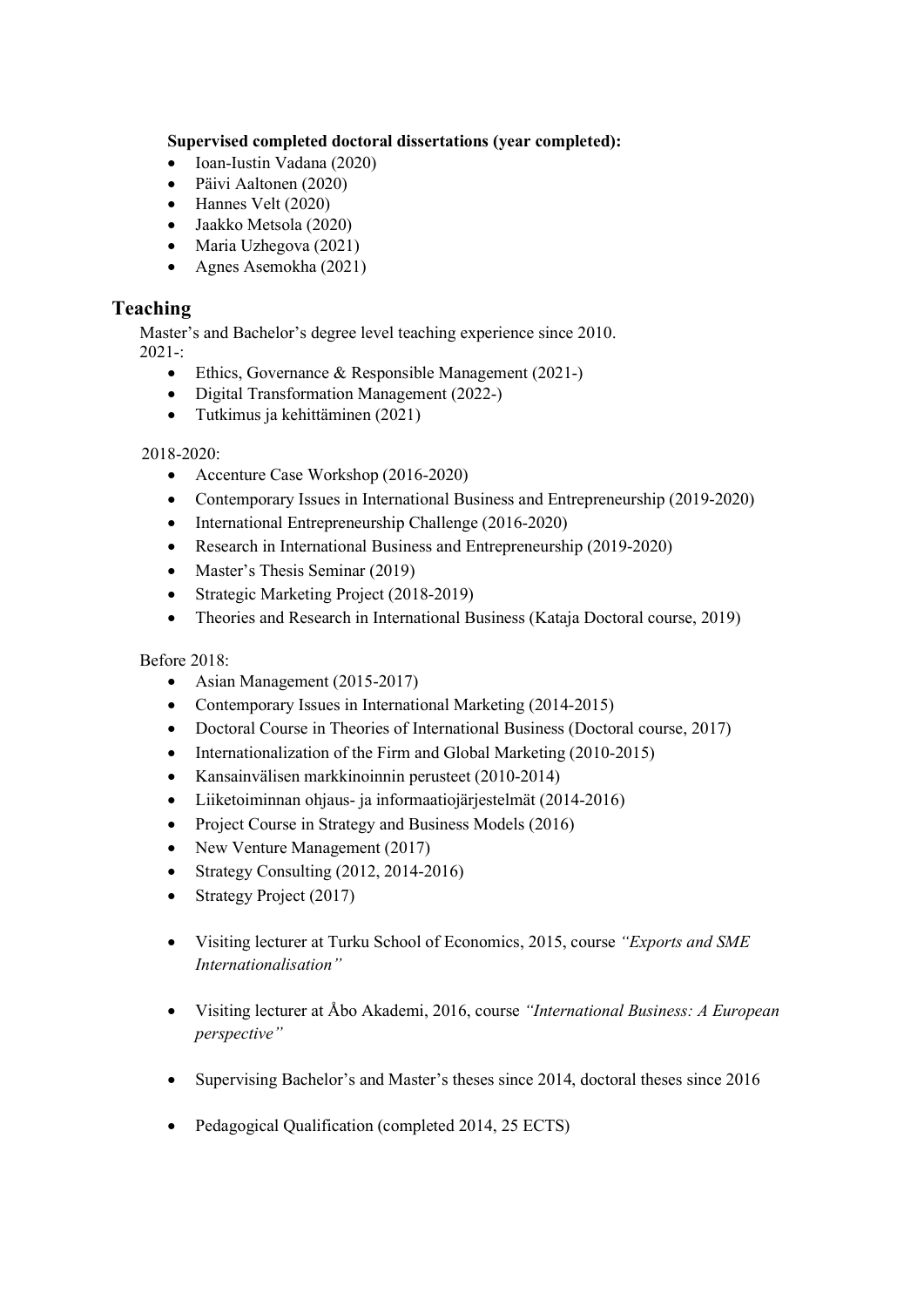# **Education**

D.Sc. (Econ. & Bus Adm.), 2013 (accepted with distinction) Lappeenranta University of Technology, School of Business, Finland

M.Sc. (Econ. & Bus Adm.), 2009 Lappeenranta University of Technology, School of Business, Finland

#### M.Sc. (Tech.), 2005

Lappeenranta University of Technology, Dept. of Information Technology, Finland

## Awards

- Teaching achievement of the Year 2013, The Finnish Association of Business School Graduates (SEFE) ‐ Best Msc programme (Master's in International Marketing Management)
- Administered the course with the most positive student feedback at LUT School of Business and Management (Contemporary Issues in International Business and Entrepreneurship 2020, 4.9 / 5.0)
- Supervised the master's thesis recipient of the inaugural EPAS-MIB best master's thesis award (Reeta Munther: Business model adaptation and its relation to international opportunity recognition Case: Finnish SMEs in Cleantech sector)
- AIB 2020 Best Reviewer, EIBA 2014 Best Reviewer, ANZMAC 2017 Most Outstanding Reviewer
- Emerald Literati Awards (Highly Commended, 2017; Outstanding Contribution, 2019)
- Doctoral Dissertation "The Influence of Network Competence on Internationalization of SMEs" approved with distinction.
- VITAKO Award 2013 for the best doctoral dissertation in LUT School of Business and Management
- Suomen Ulkomaankaupan Edistämisrahasto award 2015 for the best doctoral dissertation related to international business

# Summary of Other Professional Activities

- Invited speaker at international seminars and associations, organized for example by La Fabrique de l'exportation, 2021
- Member of the attestation committee for doctoral students at *Department of Business* Administration, TalTech University, 2021-
- Member of the assessment committee for two professorship positions at the University of Southern Denmark, 2021